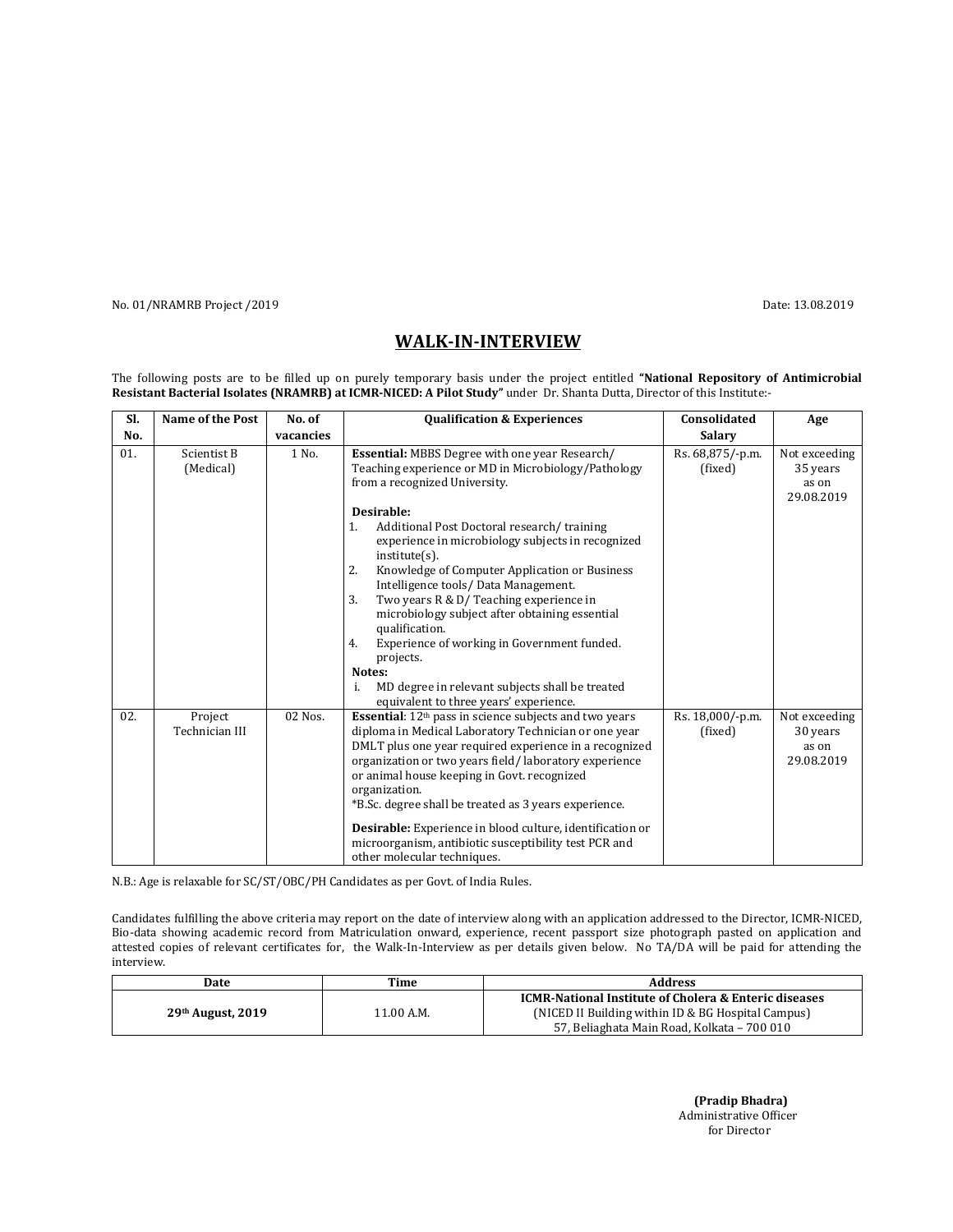No. 02/NRAMRB Project/2019 **Date: 13.08.2019** Date: 13.08.2019

## WALK-IN-INTERVIEW

The following posts are to be filled up on purely temporary basis under the project entitled "National Repository of Antimicrobial Resistant Bacterial Isolates (NRAMRB) at ICMR-NICED: A Pilot Study" under Dr. Shanta Dutta, Director of this Institute:-

| SI. | Name of the Post       | No. of    | <b>Qualification &amp; Experiences</b>                                                                                                                                                                | Consolidated                              | Age                             |
|-----|------------------------|-----------|-------------------------------------------------------------------------------------------------------------------------------------------------------------------------------------------------------|-------------------------------------------|---------------------------------|
| No. |                        | vacancies |                                                                                                                                                                                                       | <b>Salary</b>                             |                                 |
| 01. | Multi-Tasking<br>Staff | $01$ No.  | <b>Essential:</b> High School or equivalent.<br><b>Desirable:</b> Experience of working in<br>a microbiology lab, knowledge of<br>computer application, experience of<br>working in Government funded | Rs. 15,800/-p.m. Not exceeding<br>(fixed) | 25 years<br>as on<br>30.08.2019 |
|     |                        |           | projects.                                                                                                                                                                                             |                                           |                                 |

N.B.: Age is relaxable for SC/ST/OBC/PH Candidates as per Govt. of India Rules.

Candidates fulfilling the above criteria may report on the date of interview along with an application addressed to the Director, ICMR-NICED, Bio-data showing academic record from Matriculation onward, experience, recent passport size photograph pasted on application and attested copies of relevant certificates for the Walk-In-Interview as per details given below. No TA/DA will be paid for attending the interview.

| Date                | Time       | <b>Address</b>                                                                                                                                                        |
|---------------------|------------|-----------------------------------------------------------------------------------------------------------------------------------------------------------------------|
| $30th$ August, 2019 | 11.00 A.M. | <b>ICMR-National Institute of Cholera &amp; Enteric Diseases</b><br>(NICED II Building within ID & BG Hospital Campus)<br>57, Beliaghata Main Road, Kolkata - 700 010 |

 (Pradip Bhadra) Administrative Officer for Director